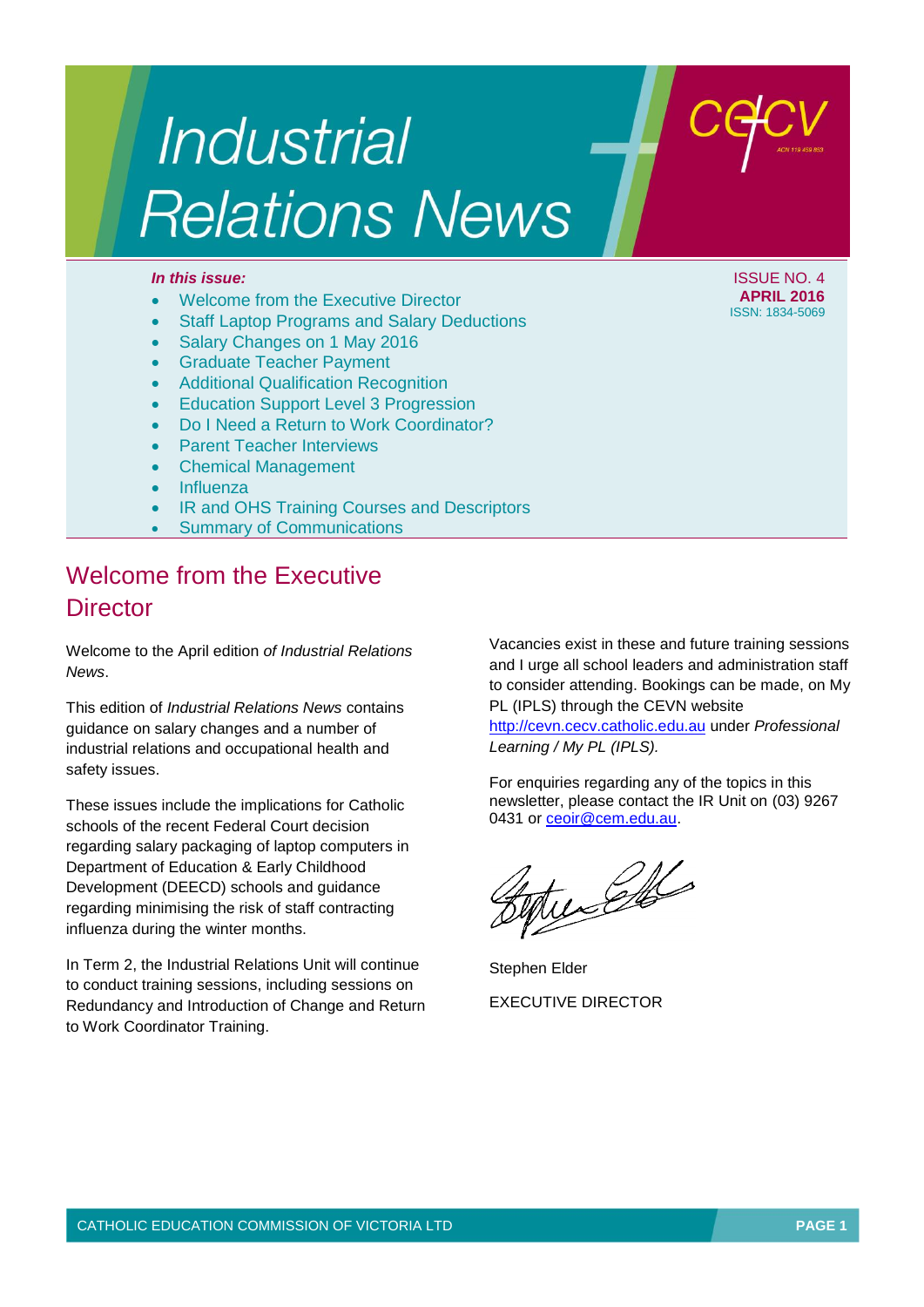## Staff Laptop Programs and Salary Deductions

Catholic schools have been asked to review their staff laptop programs in light of a decision handed down late last year by Justice Bromberg of the Federal Court, *Australian Education Union v State of Victoria (Department of Education and Early Childhood Development)* [2015] FCA 1996.

A summary of the decision can be found on the [Federal Court website.](http://www.judgments.fedcourt.gov.au/judgments/Judgments/fca/single/2015/2015fca1196/summary/2015fca1196-summary)

The Federal Court decision found that the program operating across Victorian government schools was in breach of the *Fair Work Act 2009* (Cth). The Federal Court determined that the salary deductions were:

- not principally for the employee's benefit
- unreasonable in the circumstances
- in contravention of the employer's responsibility to pay an employee the full amount for work performed.

The Catholic Education Commission of Victoria Ltd (CECV) is in discussions with the Independent Education Union Victoria Tasmania (IEU) in relation to the impact of this decision for laptop programs operating in Catholic schools.

Schools with staff laptop programs that involve salary deductions in exchange for a laptop were advised in the CECV circular of 11 March 2016, [Federal Court](http://www.cecv.catholic.edu.au/vcsa/communications/CECV_Federal_Court_Decision_Staff_Laptop_Programs_and_Salary_Deductions.pdf)  [Decision Staff Laptop Programs and Salary](http://www.cecv.catholic.edu.au/vcsa/communications/CECV_Federal_Court_Decision_Staff_Laptop_Programs_and_Salary_Deductions.pdf)  [Deductions](http://www.cecv.catholic.edu.au/vcsa/communications/CECV_Federal_Court_Decision_Staff_Laptop_Programs_and_Salary_Deductions.pdf) to immediately discontinue salary deductions, unless the laptop program is:

- provided wholly for the benefit of the employee
- of no benefit to the school and the school has no interest in whether employees take up the laptop program or not.

#### *Laptop program checklist*

To inform the CECV of the range and components of staff laptop programs, a [Laptop Program Checklist for](http://www.cecv.catholic.edu.au/vcsa/communications/Laptop_Program_Checklist_for_schools_4_April_2016.pdf)  [Schools](http://www.cecv.catholic.edu.au/vcsa/communications/Laptop_Program_Checklist_for_schools_4_April_2016.pdf) has been distributed to principals.

The information provided by schools will enable the CECV to provide advice to schools in relation to what action, if any, will be required in future.

#### **All principals are required to complete the**

**checklist,** whether or not staff laptop programs have been conducted in the school at any time since 2009.

The completed checklist should be returned to the Industrial Relations Unit via email<ceoir@cem.edu.au> by **Friday 29 April 2016**.

The circular and checklist is available on the CECV [website](http://www.cecv.catholic.edu.au/default.htm) under *Industrial Relations / Communications / Laptop Program Checklist for Schools*.

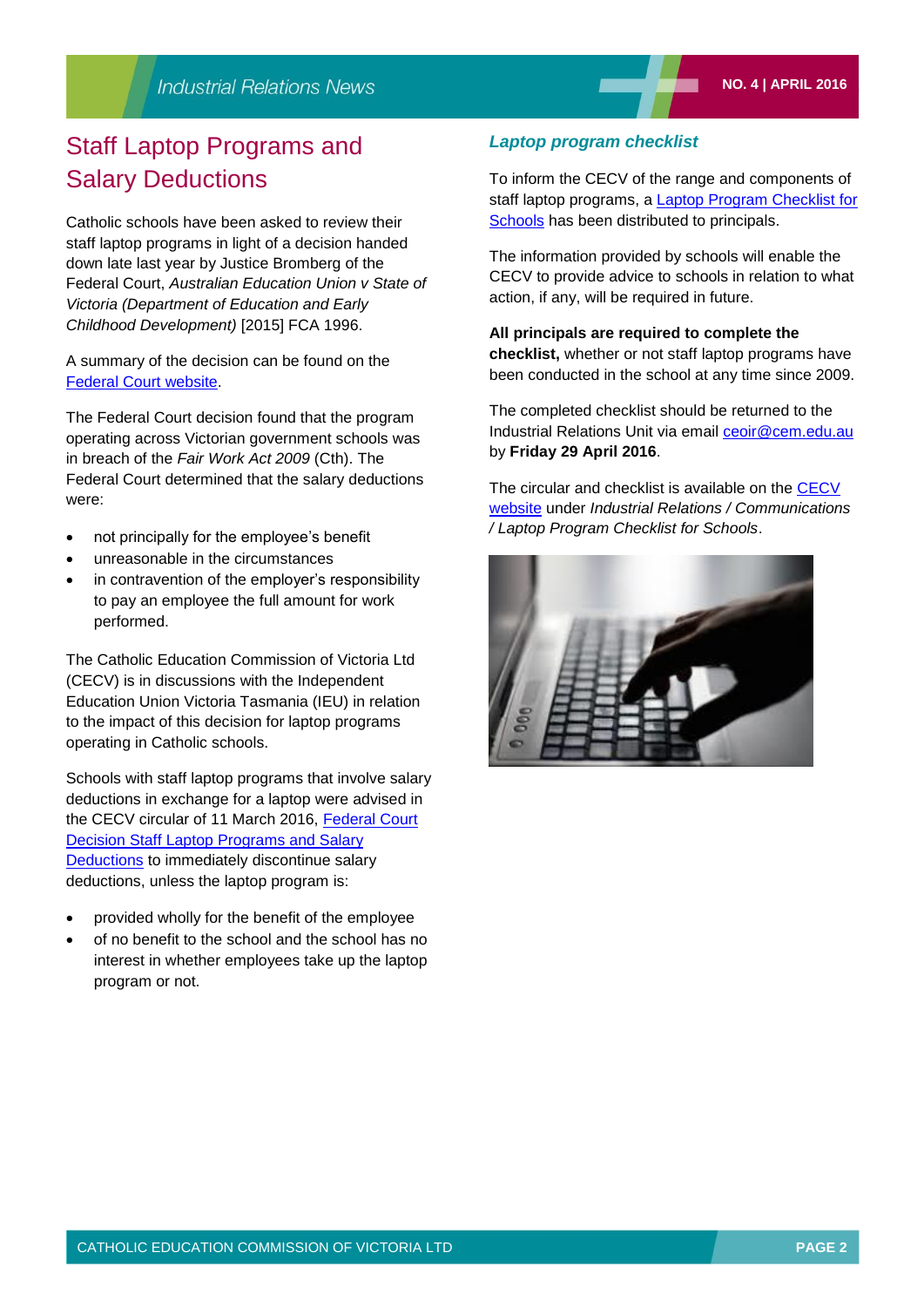## Salary Changes on 1 May 2016

#### *Incremental progression*

Incremental progression for ongoing staff and other eligible staff occurs on **1 May 2016**. This means that increases in salary must take effect from 1 May 2016 even though the actual payment may not be made until after 1 May 2016.

An ongoing employee must have **6 months of service** between 1 May 2015 and 30 April 2016 to qualify for incremental progression.

Where employees are subject to an Employee Improvement Plan (EIP) under Clause 13.4 of the *[Victorian Catholic Education Multi Enterprise](http://www.cecv.catholic.edu.au/vcsa/Agreement_2013/VCEMEA_2013.pdf)  [Agreement 2013](http://www.cecv.catholic.edu.au/vcsa/Agreement_2013/VCEMEA_2013.pdf)* (VCEMEA), incremental progression may be withheld until the EIP has been concluded. Any incremental progression should occur (along with backpay of the incremental salary increase) at the conclusion of the EIP, other than where the EIP results in termination of employment under Clause 13.5(d) of the VCEMEA.

Details regarding incremental progression and classification structures are contained in [Part 3B](http://www.cecv.catholic.edu.au/vcsa/Implementation_Guidelines/Salary_Implementation/Part_3_B.pdf) Salaries and Allowances (2016 School Year) of the 2013 Agreement Implementation Guide which can be accessed from the [CECV website](http://www.cecv.catholic.edu.au/default.htm) under *Industrial Relations / 2013 Agreement Implementation.*

#### *Other changes on 1 May 2016*

On **1 May 2016** there are a number of structural changes occurring to the salary scales for some principals, education support employees and school services officers. These changes include:

- the renumbering of incremental salary points
- adjustments to the maximum and minimum salary points of some classifications
- the reduction or increase in the number of salary points within a classification.

An employee may receive a salary increase effective from 1 May 2016 as a result of one or more of these changes even though the employee is not eligible for incremental progression.

It is extremely important that the salary tables detailed in [Part 3B:](http://www.cecv.catholic.edu.au/vcsa/Implementation_Guidelines/Salary_Implementation/Part_3_B.pdf) Salaries and Allowances (2016 School Year) of the Guide are followed for all staff.

## Graduate Teacher Payment

The Graduate Teacher Payment applies to ongoing teachers who commenced **ongoing** employment at subdivision T1–1 prior to 1 May 2015.

Payment to eligible graduate teachers, should be made at the same time as their incremental progression to T1–2.

The eligibility criteria and payment amounts are provided in Implementation Guide [Part 3B](http://www.cecv.catholic.edu.au/vcsa/Implementation_Guidelines/Salary_Implementation/Part_3_B.pdf) Salary and Allowances (2016 school year) on the [CECV website](http://www.cecv.catholic.edu.au/default.htm) under *Industrial Relations / 2013 Agreement Implementation.*

## Additional Qualification **Recognition**

Teachers who successfully complete a Master's Degree (or its equivalent) or higher are entitled to advance by one sub-division in the incremental scale. Importantly, the additional subdivision shall only be granted from **1 May 2016** following the date on which the extra qualification was attained.

The **VCEMEA** recognises the attainment of up to two Master's Degrees (or its equivalent) or higher for incremental progression purposes in Clause 52.

The teacher must advise the principal in writing of the acquisition of the additional qualification(s) and produce satisfactory evidence, such as an academic transcript prior to 1 May 2016.

The additional qualification(s) should be entered on the teacher's Online Staffing Record (OSR) on the [CEVN website.](http://cevn.cecv.catholic.edu.au/)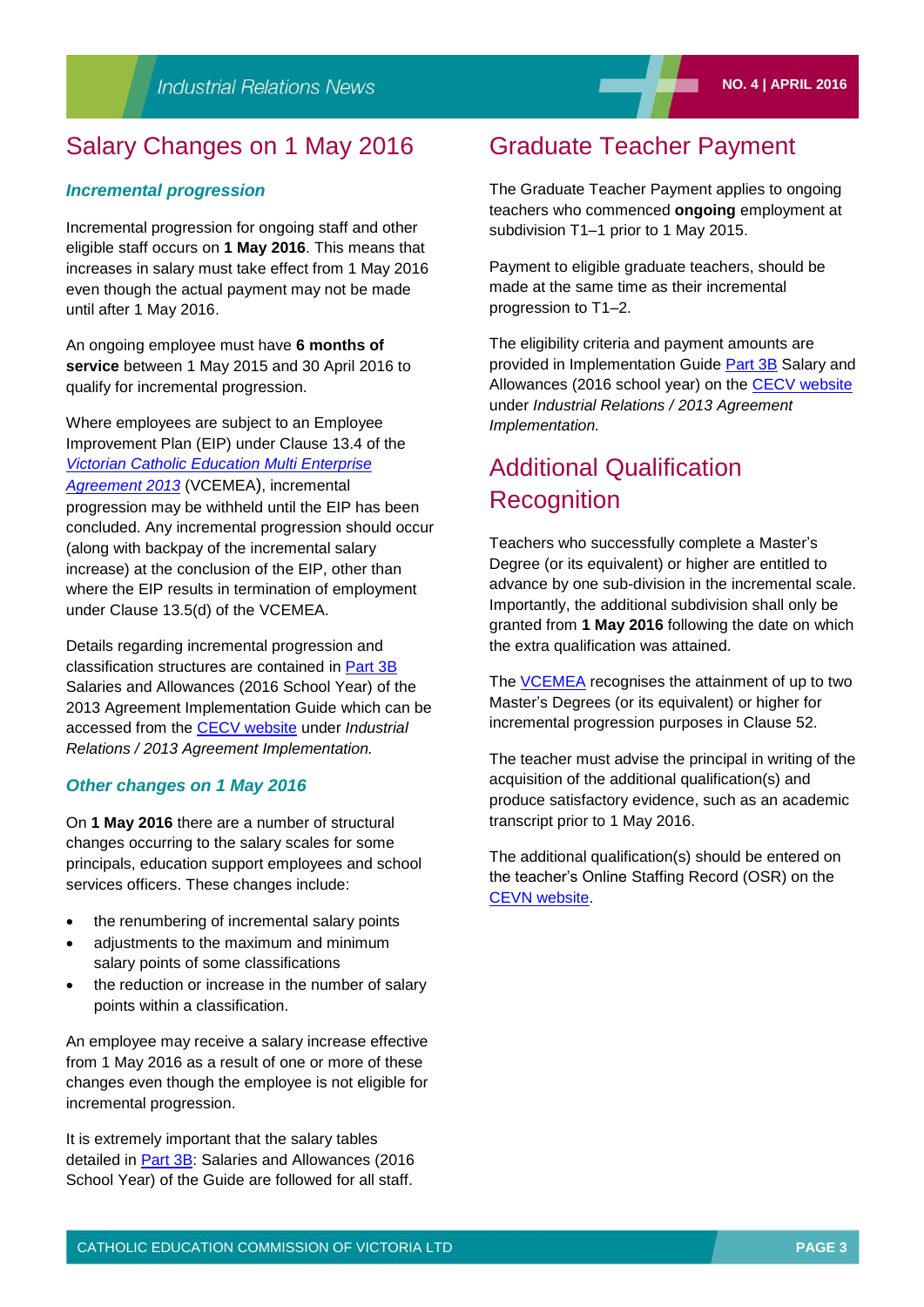## Education Support Level 3 Progression

On **1 May 2016,** there is a change to the maximum salary for education support employees who are currently at Level 3–6 (the maximum) and who were previously classified as a School Officer Level 5 prior to the commencement of the *Victorian Catholic Education Multi Enterprise Agreement 2013* [VCEMEA.](http://www.cecv.catholic.edu.au/vcsa/Agreement_2013/VCEMEA_2013.pdf)

Clause 41.2(b) of the VCEMEA provides for eligible education support employees at the maximum to receive a salary increment effective from 1 May 2016. Salary progression is not automatic.

An education support employee at Level 3–6 on 30 April 2016, can only progress to the next incremental level on 1 May 2016, if the employee can satisfactorily demonstrate to the Employer that they meet the qualifications and experience criteria (Appendix 6, Clause 1.3(e)) of the [VCEMEA.](http://web.cecv.catholic.edu.au/vcsa/Agreement_2013/VCEMEA_2013.pdf)

The principal has the responsibility for determining if the education support employee has satisfactorily met the requirements for salary progression.

Eligible education support employees at Level 3–6 who wish to progress, must submit an application to the principal on the appropriate employee request form by **15 April 2016**.

Due to the compression of the number of Level 3 subdivisions (from 12 to 11), the maximum changes from Level 3–6 to Level 3–5 on 1 May 2016.

An education support employee who progresses will continue to be classified as Level 3–6 and will receive a salary increase, whereas an education support employee who does not progress will remain at the same salary as before, but will be classified as Level 3–5 from 1 May 2016.

### *Eligibility for salary progression*

An education support employee at Level 3–6 on 30 April 2016 can only progress beyond the maximum on 1 May 2016 where the employee:

- is an education support employee Level 3-6
- has at least six months of experience at Level 3– 6 between 1 May 2015 and 30 April 2016

 is able to satisfactorily demonstrate to the principal that the employee is able to meet the qualifications and experience criteria of Level 3 of the education support employee.

Details regarding this process are outlined in the VCEMEA 2013 Implementation Update [March 2016](http://www.cecv.catholic.edu.au/vcsa/Implementation_Guidelines/Implementation%20Updates/Implementation_Update_March_2016.pdf) and provided in Implementation Guide [Part 4B](http://www.cecv.catholic.edu.au/vcsa/Implementation_Guidelines/ES_Progression_2016/Part_4B.pdf) *Guidelines for salary progression on 1 May 2016 (education support Level 3–6).* Both documents can be accessed from the [CECV website](http://www.cecv.catholic.edu.au/default.htm) under *Industrial Relations / 2013 Agreement Implementation / Part 4B – Guidelines for Salary Progression on 1 May 2016 (Education Support Level 3–6) Industrial Relations*.

## Do I Need a Return to Work Coordinator?

A Return to Work (RTW) Coordinator plays a key role in assisting injured workers to remain at – or return to – work, as soon as safely possible after an injury.

A school's obligation to have a RTW Coordinator depends on their rateable remuneration which comprises wages and other benefits paid to staff.

Accordingly, a school with a rateable remuneration of:

- **\$2,254,000 or more** (rate indexed annually) must have a trained RTW Coordinator appointed at all times
- **less** than \$2,254,000 (rate indexed annually) must appoint a trained RTW Coordinator for the duration of the school's return to work obligations to an injured employee.

A RTW Coordinator is required to have completed a WorkSafe Victoria approved course and possess a sufficient level of seniority to assist their employer meet their return to work obligations under the legislation. The required level of seniority will depend upon the school's particular circumstances.

The Industrial Relations Unit offers RTW Coordinator training that is approved by WorkSafe Victoria.

Bookings can be made on My PL (IPLS) through the [CEVN website](http://cevn.cecv.catholic.edu.au/cevnlogin.aspx) under *Professional Learning / My PL (IPLS).*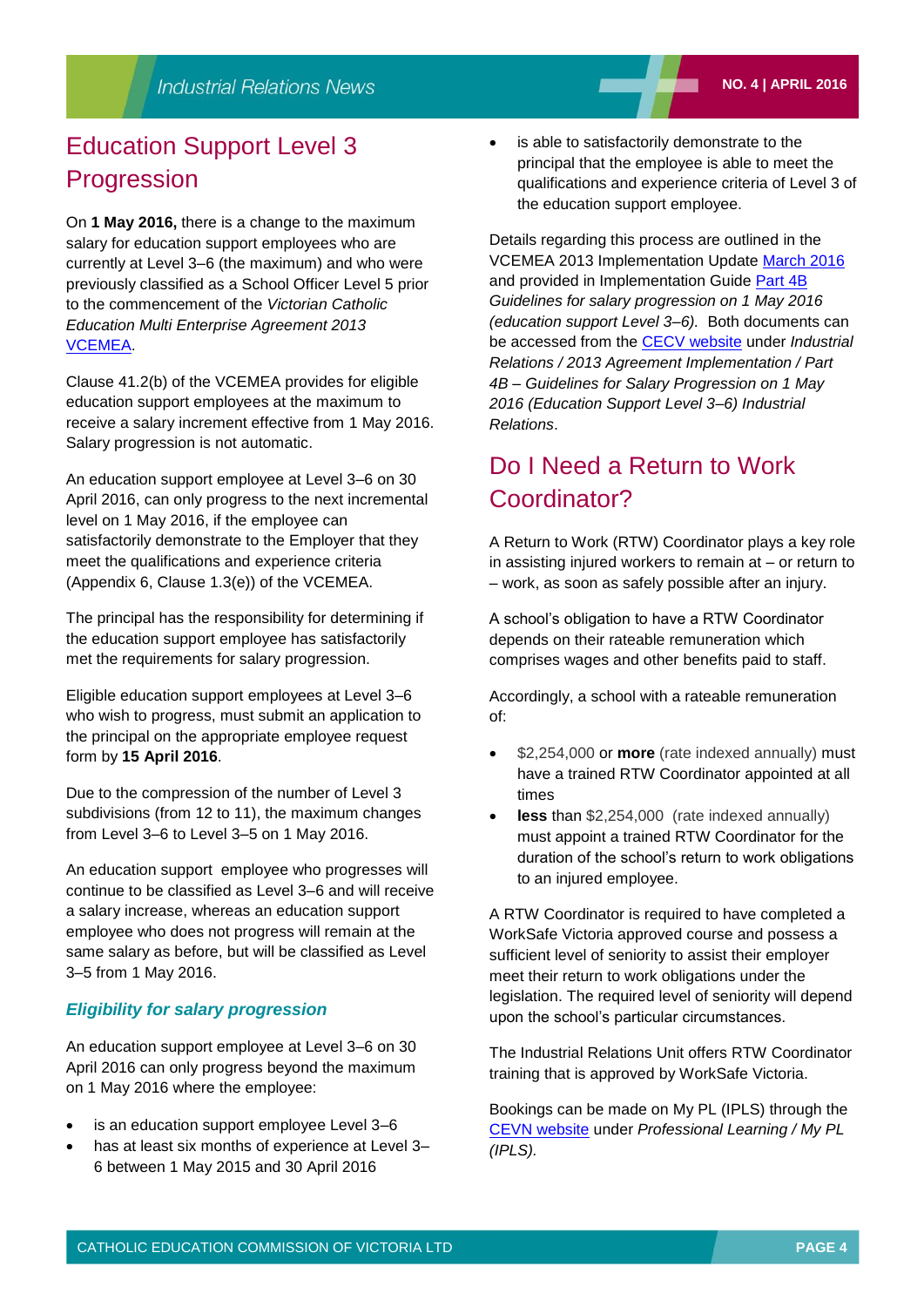## Parent–Teacher Interviews

All teachers are expected to attend parent–teacher interviews for their students as set out in the *AITSL Australian Professional Standards for Teachers.* The *AITSL Australian Professional Standards for Teachers* can be found on the AITSL [website.](http://www.aitsl.edu.au/)

#### *Part-time teachers*

The requirements and entitlements of part-time teachers for attendance at parent–teacher interviews are provided in Clause 55.2 of the [VCEMEA.](http://www.cecv.catholic.edu.au/vcsa/Agreement_2013/VCEMEA_2013.pdf)

#### *Consultation requirements*

Principals should specifically consult part-time teachers regarding arrangements for their attendance at parent–teacher meetings as per Clause 55.2(c) of the VCEMEA.

#### *Education support employees*

An education support employee may be directed to attend parent–teacher interviews in accordance with Clause 65.1(b) of the VCEMEA. If the education support employee works in excess of their weekly hours as a result of attending parent–teacher nights (or for any other reason), they may elect to either take time off in lieu (with the agreement of the employer) or be paid a loading of 33.3% of their normal hourly rate for the excess hours in accordance with Clause 65.5 of the VCEMEA.

#### *Payment*

If the Parent–Teacher interviews are conducted during scheduled class time for which the part-time teacher is not normally required to attend, then the part-time teacher is entitled to payment for additional hours as per clauses 55.2(d) and (e) of the VCEMEA.

For example, a part-time teacher who usually has scheduled class time (SCT) in the morning only, would be entitled to receive payment where they are required to attend school for Parent–Teacher interviews conducted during the afternoon (when SCT would normally take place).

However, if Parent–Teacher interviews occur or continue after SCT (e.g. 3.45 – 6.00 pm) and teachers are required to attend, then that attendance is part of the normal professional expectations for the teacher. Consequently there is no entitlement to any additional payment.

## Chemical Management

Schools have a legal responsibility to safely manage the risks associated with the storage, labelling and disposal of chemicals (also referred to as Hazardous Substances and Dangerous Goods) stored and used on the school site.

### *Hazardous Substances*

A hazardous substance is something that can turn people's health over a short or long period of time.

#### *Dangerous Goods*

A dangerous good is something that has the potential to cause immediate physical or chemical harm to people, property and the environment.

Chemicals used or stored on the school site are best managed by:

- inspecting the school buildings and grounds (cleaner's cupboard, classrooms, maintenance and storage sheds, art room, science lab and staff room) for cleaning chemicals, paints, oils, LPG bottles, science experiment chemicals, glues, pesticides, herbicides, etc.
- making sure all containers and decanted substances are correctly labelled and not deteriorating or leaking
- obtaining [Material Safety Data Sheets](http://www.worksafe.vic.gov.au/safety-and-prevention/health-and-safety-topics/material-safety-data-sheets) (MSDS) (also known as Safety Data Sheets) for each substance from the supplier or their website
- ensuring that paper-based MSDS are located in the work areas where individual substances are used or stored
- training staff in the correct use of chemicals and keeping appropriate training records.

A centrally located register of chemicals used on the school site should be created, ensuring that all substances are listed in a [Hazardous Substances](http://www.cecv.catholic.edu.au/vcsa/ohands/guidelines/checklists/hazardous_substances_dangerous_goods_register.doc)  [and Dangerous Goods Register.](http://www.cecv.catholic.edu.au/vcsa/ohands/guidelines/checklists/hazardous_substances_dangerous_goods_register.doc)

An online video with material for training staff in [chemical management](http://www.cecv.catholic.edu.au/vcsa/ohands/ohs_in_schools.html) is available on the [CECV](http://www.cecv.catholic.edu.au/default.htm)  [website](http://www.cecv.catholic.edu.au/default.htm) under *Industrial Relations / Occupational Health and Safety / Occupational Health and Safety Training Material.*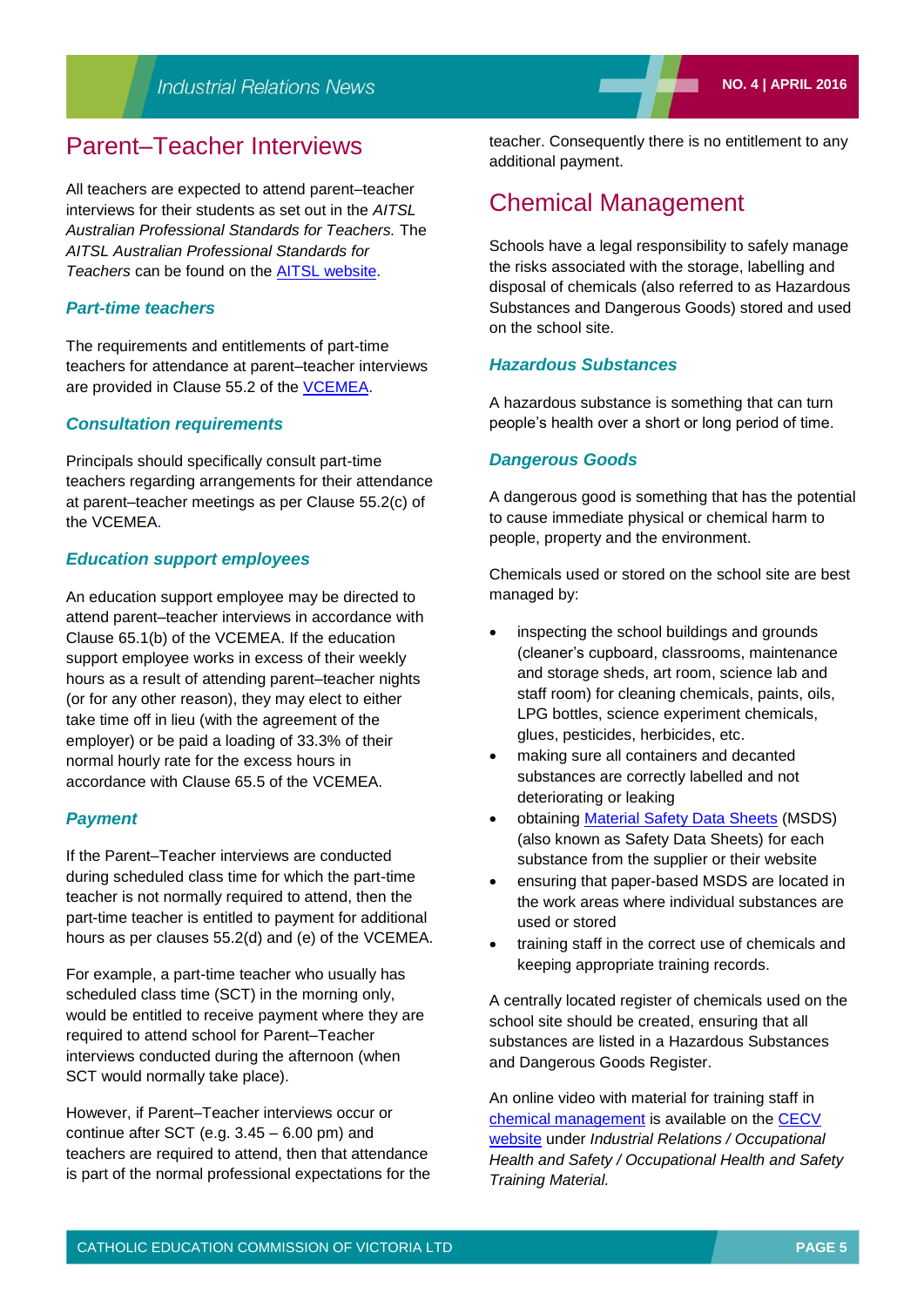## Influenza

The influenza season is approaching. Influenza outbreaks are seasonal, usually occurring between late autumn and early spring.

Influenza, commonly known as the flu, is spread during coughing, sneezing and talking and is highly contagious.

#### *Reduce cross-infection*

Encourage good personal hygiene to help reduce cross infection and the spread of germs. Staff and students should be advised to:

- cover their mouth and nose when they cough or sneeze and throw used tissues into rubbish bins
- wash their hands with soap and water or use an alcohol-based hand sanitiser, especially after they cough or sneeze
- avoid touching their eyes, nose or mouth germs spread this way
- avoid close contact with people who are sick and stay home when they are unwell – this will help to prevent others from contracting the flu.

Further information is available at:

- Department of Health and Human Services [www.health.vic.gov.au](http://www.health.vic.gov.au/)
- Better Health Channel [www.betterhealth.vic.gov.au.](http://www.betterhealth.vic.gov.au/)

## IR and OHS Training Courses

IR and OHS Professional Learning training sessions are available for Term 2, 2016.

Details of training sessions and bookings can be made on [My PL \(IPLS\)](http://cevn.cecv.catholic.edu.au/ProfessionalLearning.aspx?id=7160) through the [CEVN website](http://www.cecv.catholic.edu.au/vcsa/ohands/ohs_in_schools.html) under *Professional Learning / My PL (IPLS)*.

#### *OHS Chemical Management*

This workshop provides knowledge on the requirements for Material Safety Data Sheets (MSDS) and how to:

- systematically store and manage all chemicals kept or used on the school site
- develop a chemical (hazardous substance and dangerous goods) register and determine what types of chemicals to include.

#### **Date:** 22 April **Activity code:** 16IST206B **Registrations close:** 15 April 2016

#### *Know Your Agreement – School Leaders*

This session focuses on the sections of the VCEMEA that are most commonly referred to by principals in their role of managing employees. The program would also be of benefit to business managers and deputy principals.

Some of the key provisions covered in the training include:

- managing employment concerns
- parental leave
- introduction of change/redundancy.

**Date**: 29 April **Activity code**: 16IST103C **Registrations close**: 22 April 2016

#### *Return-to-Work (RTW) Coordinator Training*

This two-day course (WorkSafe Victoria approved) provides the underpinning knowledge required for RTW Coordinators. According to the current legislation, schools with \$2.254 million or more rateable remuneration (indexed annually) must appoint a suitably trained RTW coordinator, possessing a sufficient level of seniority to assist their employer meet their return to work obligations.

**Date**: 12 and 13 May **Activity code**: 16IST205B **Registrations close**: 5 May 2016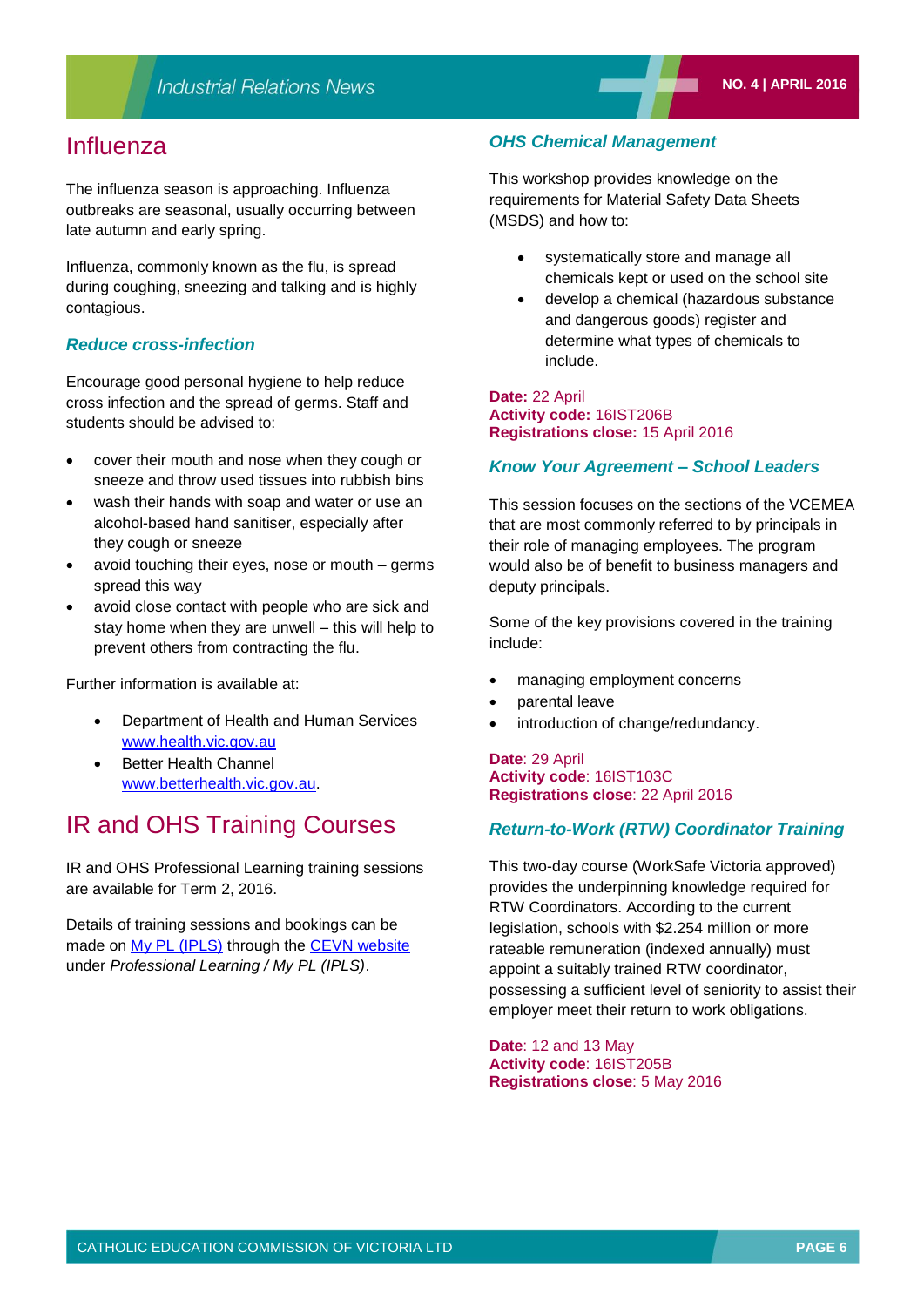#### *OHS for School Leaders*

This one-day course provides an overview of the legal responsibilities for managing OHS within the school environment, including employer and employee responsibilities, strategies to address the most common OHS issues in schools and how to make safety a priority in your school.

#### **Date**: 19 May **Activity code**: 16IST203B **Registrations close**: 12 May 2016

#### *Know Your Agreement – Education Support*

This session focuses on the most commonly used sections of the VCEMEA by education support employees in their role at Catholic schools. Some of the key provisions covered are:

- categories and types of employment
- leave generally including parental leave
- personal leave deduction.

#### **Date**: 20 May **Activity code**: 16IST101C **Registrations close**: 13 May 2016

#### *Redundancy & Introduction of Change*

This workshop focuses on the sections of the VCEMEA that are most commonly referred to by principals in their role of managing change. The program would also be of benefit to business managers and deputy principals.

**Date**: 10 June **Activity code:** 16IST106A **Registrations close**: 3 June 2016

#### *VCEMEA Leave*

This workshop focuses on the sections of the VCEMEA that are most commonly referred to by principals, deputy principals and business managers in their role of managing leave entitlements.

#### **Date:** 16 June **Activity code:** 16IST102B **Registrations close**: 9 June 2016

Registration is now open and the details of training sessions and bookings are available on [My PL \(IPLS\)](http://cevn.cecv.catholic.edu.au/ProfessionalLearning.aspx?id=7160) through the [CEVN website](http://cevn.cecv.catholic.edu.au/cevnlogin.aspx) under *Professional Learning / My PL (IPLS)*.

## Summary of Communications

#### *March*

- VCEMEA [Implementation Update](http://www.cecv.catholic.edu.au/vcsa/communications/CECV_VCEMEA_Implementation_Update_March_2016.pdf) March 2016
- [Federal Court Decision](http://www.cecv.catholic.edu.au/vcsa/communications/CECV_Federal_Court_Decision_Staff_Laptop_Programs_and_Salary_Deductions.pdf) Staff Laptop Programs and Salary Deductions
- [Health and Safety Alert](http://www.cecv.catholic.edu.au/vcsa/communications/Health_and_Safety_Alert_Apple_AC_Adapter_Recall.pdf) Apple AC Adapter Recall

#### *April*

 [Checklist](http://www.cecv.catholic.edu.au/vcsa/communications/Staff_Laptop_Programs_and_Salary_Deductions.pdf) following Federal Court Decision on Staff Laptop Programs and Salary Deductions *†*